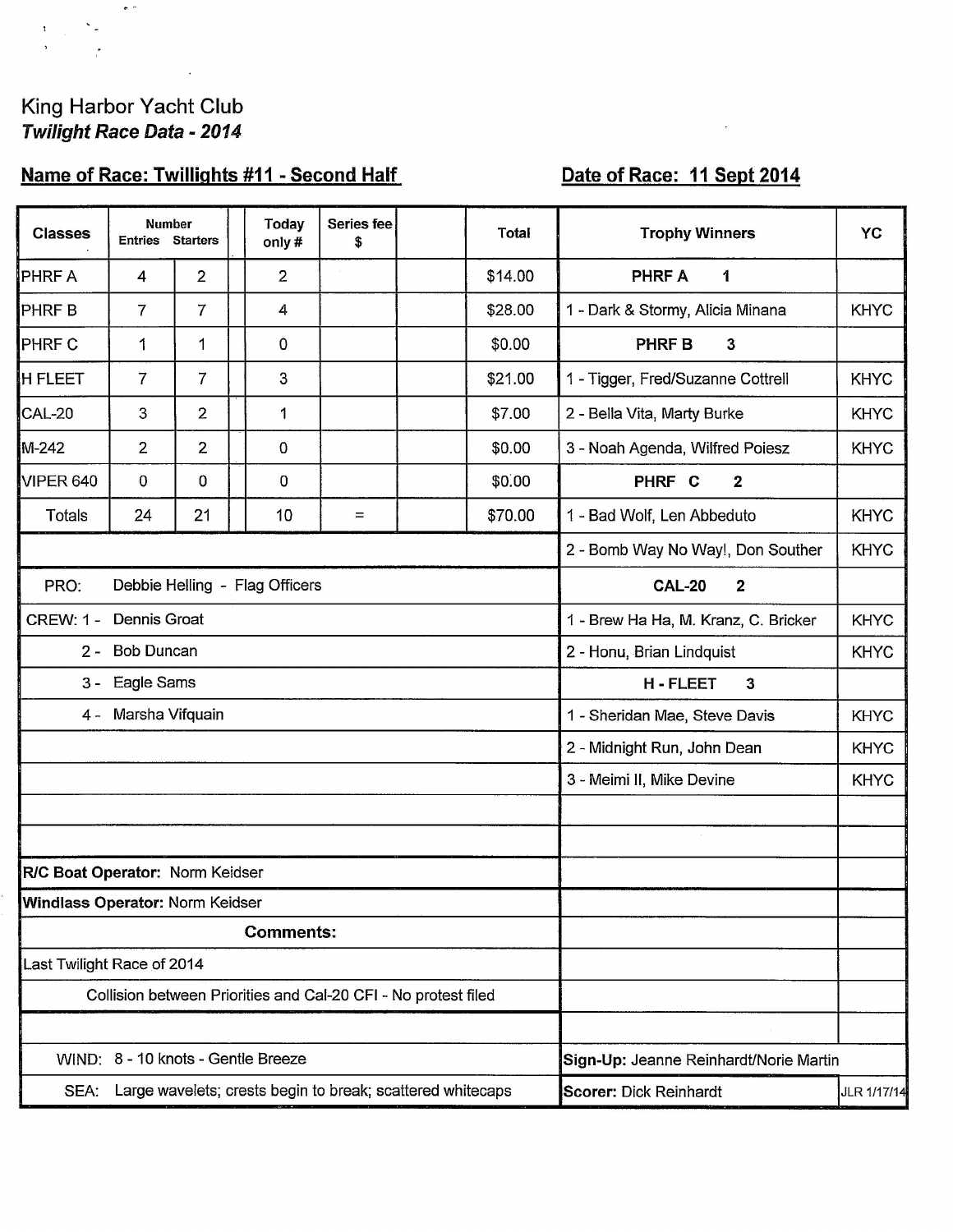## **Twilights-2014 2nd Half)#11**

#### **King Harbor Yacht Club**

Race Date: 11 Sep 201

Wind Speed: 8-10 kn

#### PRO: Debbie Helling

| Div<br><b>Rank</b> | Sail No.                                 | <b>Boat Name</b>       | Owner / Skipper                   | Rating                                                                                                          | Finish<br><b>Time</b> | <b>Elapsed</b><br><b>Time</b> | Corrected<br><b>Time</b> | <b>Boat Type</b>                 | Club        |
|--------------------|------------------------------------------|------------------------|-----------------------------------|-----------------------------------------------------------------------------------------------------------------|-----------------------|-------------------------------|--------------------------|----------------------------------|-------------|
|                    |                                          |                        |                                   |                                                                                                                 |                       |                               |                          |                                  |             |
|                    | 129                                      | Dark & Stormy          | Alicia Minana                     | 48                                                                                                              | 19:11:25              | 00:51:25                      | 00:47:54                 | Henderson 30                     | <b>KHYC</b> |
| $\sqrt{2}$         | 11165                                    | Stampede               | Glenn Griley                      | 42                                                                                                              | 19:11:03              |                               | 00:47:58                 | J 111                            | <b>KHYC</b> |
|                    |                                          |                        | Start Time 18:25:00 / Dist.4.40 n |                                                                                                                 |                       |                               |                          |                                  |             |
|                    | 42757                                    | Tigger $(*)$           | Fred & Suzanne Cottrell           | 84                                                                                                              | 19:15:43              | 00:50:43                      | 00:44:33                 | J 33                             | <b>KHYC</b> |
| $\sqrt{2}$         | 56136                                    | Bella Vita [*]         | Marty Burke                       | 75                                                                                                              | 19:15:18              | 00:50:18                      | 00:44:48                 | Ben 36.7                         | <b>KHYC</b> |
| 3                  | 46879                                    | Noah Agenda            | Wilfred Poiesz                    | 81                                                                                                              | 19:15:58              | 00:50:58                      | 00:45:02                 | Bravura 29                       | <b>KHYC</b> |
| $\overline{4}$     | 97626                                    | Nitro                  | John Messenger                    | 84                                                                                                              | 19:16:17              | 00:51:17                      | 00:45:07                 | $J-33$                           | <b>KHYC</b> |
| 5                  | 87309                                    | Priorities [*]         | Bob Cole                          | 99                                                                                                              | 19:18:14              | 00:53:14                      | 00:45:58                 | Olson 30                         | <b>KHYC</b> |
| 6                  | 87027                                    | <b>Flying Dutchman</b> | Rudy Van Kreuningen               | 93                                                                                                              | 19:18:18              | 00:53:18                      | 00:46:29                 | Hobie 33                         | <b>KHYC</b> |
| $\overline{7}$     | 60                                       | Tensor                 | John Selmon                       | 111                                                                                                             | 19:22:25              | 00:57:25                      | 00:49:17                 | Viper 640                        | <b>KHYC</b> |
|                    |                                          |                        | Start Time 18:30:00 / Dist.3.20 n |                                                                                                                 |                       |                               |                          |                                  |             |
|                    | 97321                                    | Bad Wolf $(*)$         | Len Abbeduto                      | 150                                                                                                             | 19:09:52              |                               | 00:31:52                 | Martin 242                       | <b>KHYC</b> |
| $\overline{2}$     | 28124                                    | <b>Bomb Bay</b>        | Don Souther                       | 138                                                                                                             | 19:11:14              |                               | 00:33:52                 | $B-25$                           | <b>KHYC</b> |
| $\overline{4}$     | 207                                      | Sails Coll (*)         | Julie Coll                        | 150                                                                                                             |                       |                               |                          | Martin 242                       | <b>KHYC</b> |
|                    |                                          |                        |                                   |                                                                                                                 |                       |                               |                          |                                  |             |
|                    | 15                                       | Brew Ha Ha             | Mark Kranz Charles Bricker        |                                                                                                                 |                       |                               |                          | Cal 20                           | <b>KHYC</b> |
| $\overline{2}$     | 1559                                     | Honu $(*)$             | Brian Lindquist                   |                                                                                                                 |                       |                               |                          | Cal 20                           | <b>KHYC</b> |
| $\Delta$           | 369                                      | <b>CFI</b>             | Tony Gudish                       |                                                                                                                 |                       |                               |                          | Cal 20                           | <b>KHYC</b> |
|                    | <b>PHRF-A</b><br><b>PHRF-B</b><br>PHRF-C |                        | One Design                        | PHRF Time on Distance / Start Time 18:20:00 / Dist.4.40 n<br>PHRF Time on Distance /<br>PHRF Time on Distance / |                       |                               |                          | 00:51:03<br>00:39:52<br>00:41:14 |             |